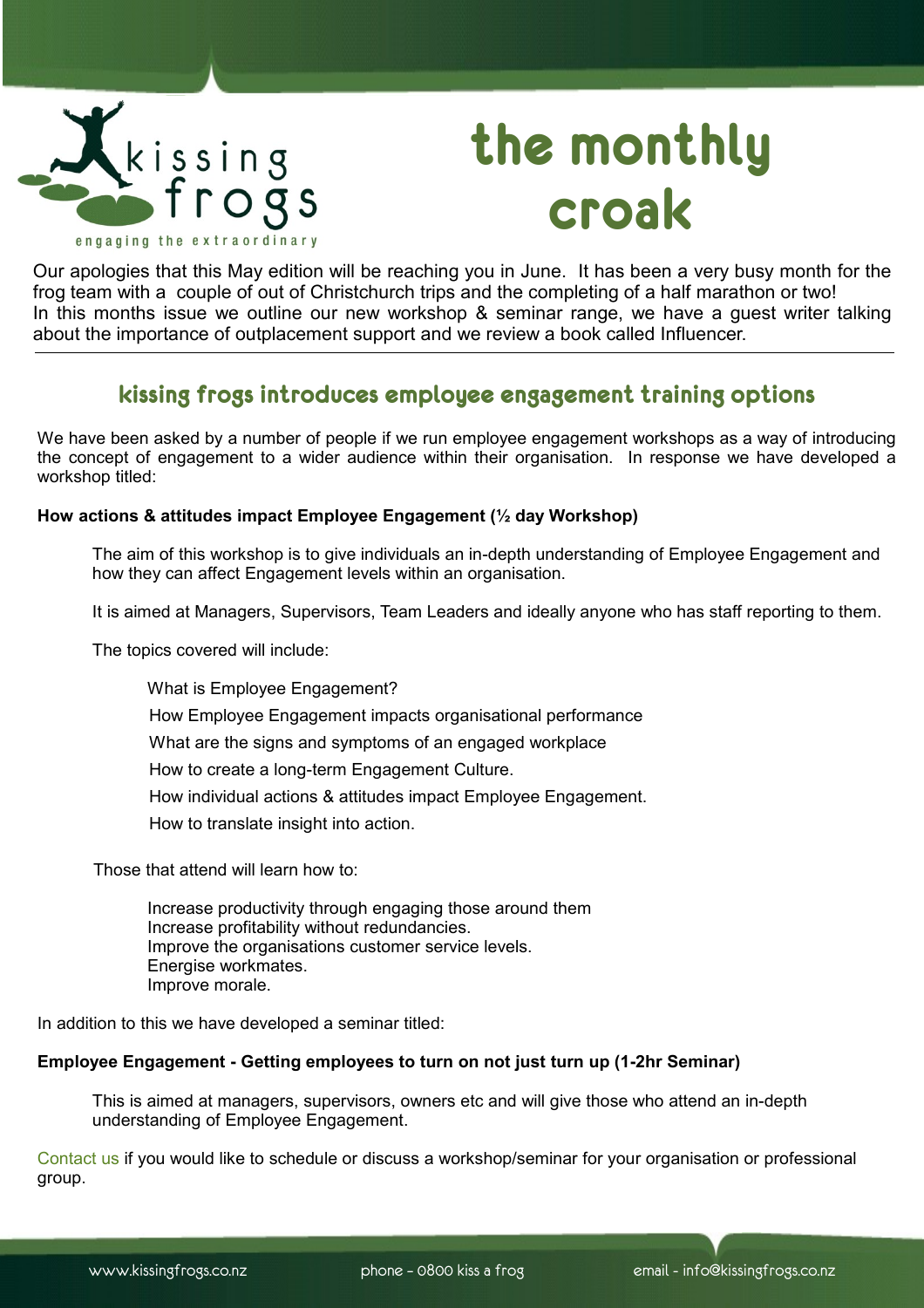## **the value of redundancy outplacement support**

The value of outplacement support (e.g. cv preparation, interview techniques and job search skills provided to employees experiencing workplace changes or redundancy) is in maintaining a positive public image of the employer. Terminated employees who have been treated fairly & with dignity by their employer generally speak well of the organisation within their work related & personal circles.

Under the ERA, employers need to act in "good faith" extends to employers consulting with employees about the changes to the business.

"Good Faith" practices include:

- giving appropriate notice about any redundancy proposal
- being open minded to alternatives to redundancy, such as redeployment, and
- offering counselling and career advice services such as outplacement services, e.g. cv preparation interview techniques and job search skills

Using outplacement services demonstrates to the employees & the public that the business has a conscience. It makes a strong statement to surviving employees that they are valued & that money, time & effort are being spent to ensure their continued satisfaction on the job.

So, aside from the moral obligation that employers have to genuinely assist & support employees affected by redundancy, providing outplacement services has a positive impact on the bottom line & provides significant return on investment.

Written by Hilary Sinclair-Hyde, HR Consultant for [HR Alive](http://www.hralive.co.nz/) – if you are considering reducing staff numbers and would like some advice you can contact Hilary on [email](mailto:hilary@hralive.co.nz?subject=Query%20) or phone 021 033 6899

## **international engagement research**

The BRIC block – Brazil, Russia, India, and China – have been all over the media for a few years now for the strength and rapid growth of their economies and the perceived threat that holds for "old" economic strongholds in the U.S. and Europe. Now Brazil and India add another strength – their ability to engage and motivate their teams.

[Kenexa](http://www.kenexa.com/AboutUs.aspx) recently announced these two nations to have the highest levels of employee engagement anywhere in the world with India leading the charge at 73% of engagement and Brazil close behind with 65%.

On the other end of the spectrum is Germany, which has consistently low levels of engagement. Not only did Germany score poorly in engagement for 2008 (13% engaged, 67% not engaged, 20% actively disengaged), but also showing similar scores since 2001. What does this mean in real euros?

["Gallup](http://www.gallup.com/Home.aspx) estimates that actively disengaged employees cost the German economy between 81.2 billion and 109 billion euros per year in lost productivity alone. This does not include additional costs to the economy due to absenteeism, lack of innovation and customer orientation, high turnover, and negative word-of-mouth. … Germany is positioned well for future growth -- but its high percentage of actively disengaged workers is putting its current and future economic stability at risk."

Current research puts New Zealands engagement levels around 30% engaged, 60% not engaged, 10% actively disengaged, not so great really!